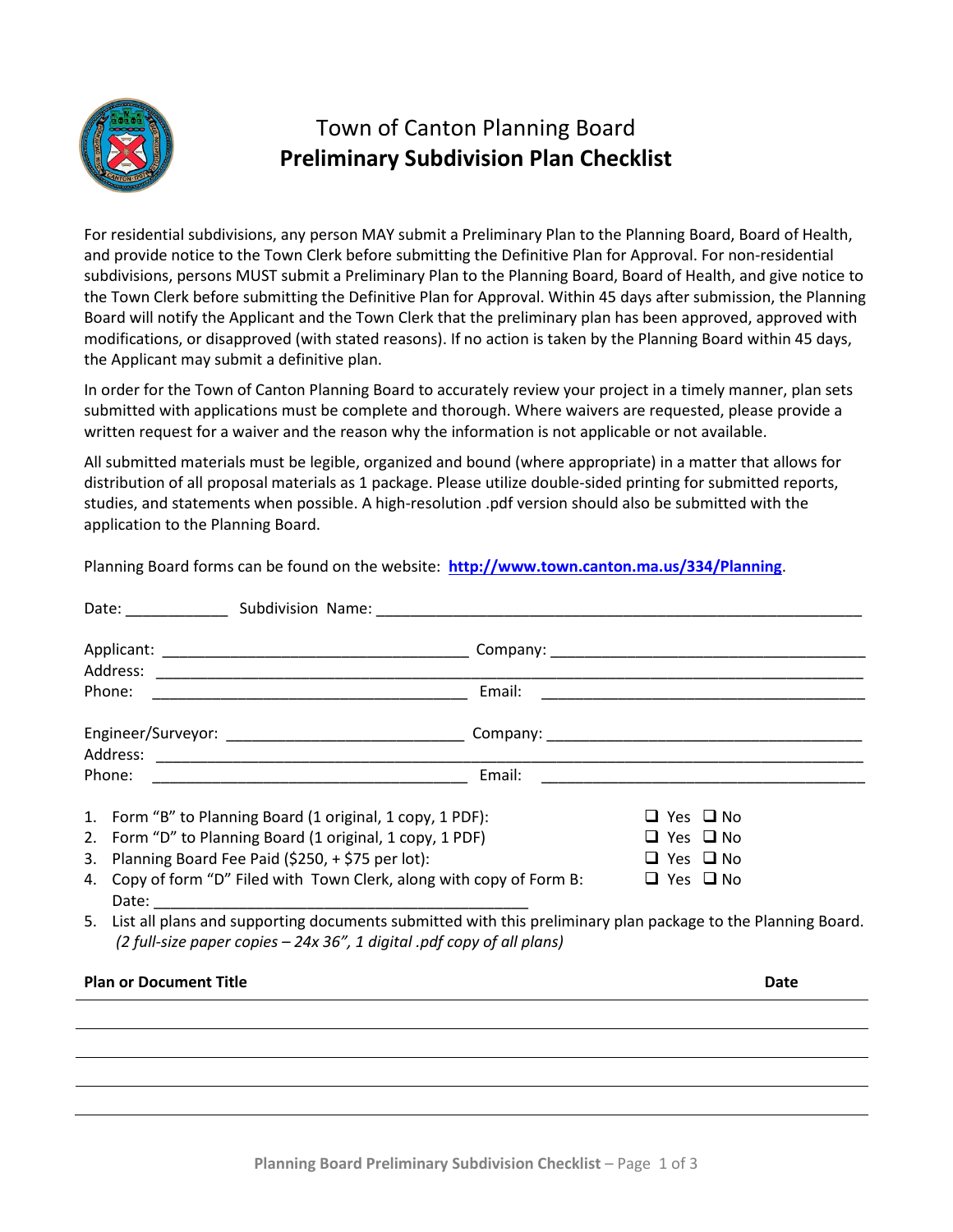6. Plans to include the following information (See Subdivision Rules and Regulations Section 6, B. Contents). Plans must be prepared by a Registered Professional Engineer or Registered Land Surveyor and drawn at a suitable scale, preferably forty (40) feet to the inch or such scale as the Board may accept.

|                                                                        |                 | <b>Waiver</b> | <b>Not</b>        |  |  |  |
|------------------------------------------------------------------------|-----------------|---------------|-------------------|--|--|--|
| <b>ITEM</b>                                                            | <b>Provided</b> | Requested     | <b>Applicable</b> |  |  |  |
| <b>REQUIRED</b>                                                        |                 |               |                   |  |  |  |
| Name and address of owner of record                                    | ⊏               | □             |                   |  |  |  |
| Subdivision name and address, with parcel number(s) (Map-Lot)          |                 |               |                   |  |  |  |
| <b>Existing Boundaries</b>                                             |                 |               |                   |  |  |  |
| Date                                                                   |                 |               |                   |  |  |  |
| Scale                                                                  |                 | П             |                   |  |  |  |
| Legend                                                                 |                 |               |                   |  |  |  |
| Title "Preliminary Plan"                                               | Ω               | П             |                   |  |  |  |
| North arrow                                                            |                 |               |                   |  |  |  |
| Applicant name                                                         | ⊓               |               |                   |  |  |  |
| Designer, Engineer or Survey name (s)                                  |                 | п             |                   |  |  |  |
| Names of all abutters, with parcel numbers (Map-Lot)                   | ℾ               |               |                   |  |  |  |
| Existing and proposed lines of streets and ways (names, widths)        |                 |               |                   |  |  |  |
| Existing and proposed easements and/or any public areas (general)      |                 |               |                   |  |  |  |
| Boundary lines of proposed lots, with approximate areas and dimensions | п               |               | ┍                 |  |  |  |
| Proposed drainage system (generally)                                   |                 | ⊓             | г                 |  |  |  |
| Adjacent existing natural waterways (generally)                        |                 |               |                   |  |  |  |
| Topography of the land (generally)                                     |                 |               |                   |  |  |  |

| <b>RECOMMENDED</b>                                                                    |        |        |        |  |  |  |
|---------------------------------------------------------------------------------------|--------|--------|--------|--|--|--|
| A locus plan                                                                          | □      | $\Box$ |        |  |  |  |
| For plans with multiple sheets, a plan showing the entire subdivision                 |        | Œ      |        |  |  |  |
| For residential subdivisions of 10+ lots, two (2) or more alternative development     |        |        |        |  |  |  |
| plans, one of which shall utilize flexible development (Section 8.6 of zoning bylaws) |        | □      |        |  |  |  |
| Engineer/Surveyor names, address, signature, and seal in lower right hand corner      | $\Box$ | $\Box$ | □      |  |  |  |
| Lot frontage, lot widths, areas                                                       | ⊓      | $\Box$ |        |  |  |  |
| Zoning table with required and provided information for lot areas, dimensions,        |        |        |        |  |  |  |
| frontage, lot width, setbacks, coverage limits, etc.                                  |        |        |        |  |  |  |
| Topographic features with contours in 2 foot intervals, based on North American       |        |        |        |  |  |  |
| Datum of 1988 (NAVD 88)                                                               |        | ▣      |        |  |  |  |
| Existing and proposed structures: walls, fences, monuments, buildings                 |        | $\Box$ | □      |  |  |  |
| Natural features: wooded areas, ditches, water bodies, and water courses              | ╓      | ⊡      |        |  |  |  |
| Wetland boundaries and upland areas                                                   |        | $\Box$ | È      |  |  |  |
| Proposed method of sewage collection and disposal (general)                           |        | $\Box$ |        |  |  |  |
| Proposed water supply and distribution (general)                                      |        | $\Box$ | $\Box$ |  |  |  |
| Names, locations, and widths for right-of-way and pavements of adjacent streets       |        | 匚      | ◫      |  |  |  |
| Natural Resource Conservation Service soil classifications                            |        | $\Box$ | П      |  |  |  |
| Size and location of retention/detention basins                                       |        | ⊓      |        |  |  |  |
| Area of contiguous land not presently being subdivided, with sketch plan of future    |        |        |        |  |  |  |
| development, if applicable                                                            |        | ⊡      |        |  |  |  |
| Zoning district and location of any zoning district boundaries within 100 feet        |        | $\Box$ |        |  |  |  |
| Flood hazard risk zones                                                               |        | 叵      |        |  |  |  |
| DEP designated Zone I and Zone II areas                                               |        | $\Box$ |        |  |  |  |